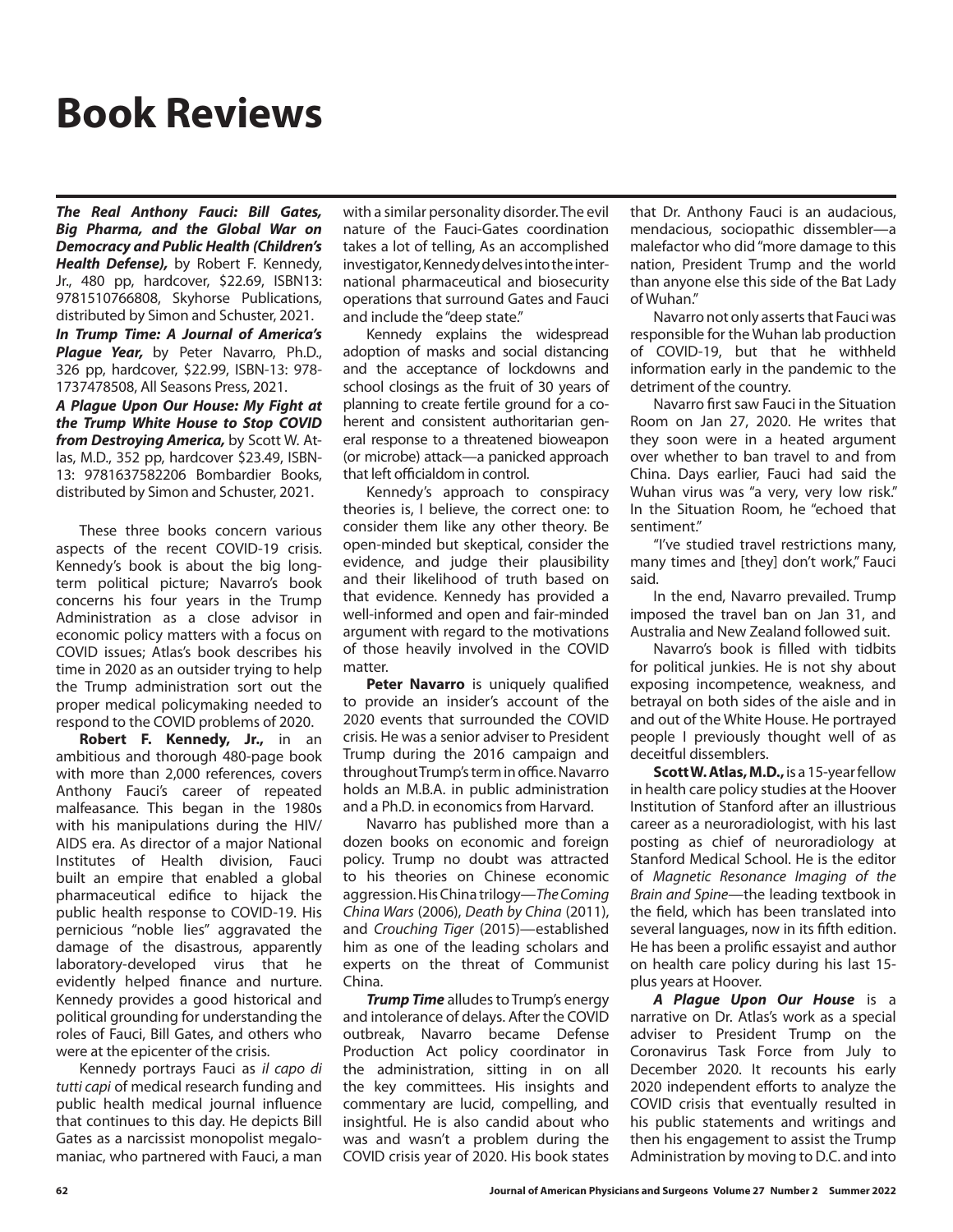the cauldron that was the summer 2020 White House.

The book tells a vivid story with plenty of basic science discussions of Dr. Atlas's early 2020 interest in and energetic research on the COVID matter through the summer and fall White House activities running up to the 2020 election. Nothing about this book is boring, even the relatively technical medical information, which Dr. Atlas provides without confusing jargon.

In the White House, Dr. Atlas did constant battle with the Coronavirus Task Force troika of Anthony Fauci, Deborah Birx, and Robert Redfield, representing the entrenched public health bureaucracy. Dr. Atlas repeatedly went to task force meetings as the only person prepared to talk about the scientific studies to determine appropriate COVID mitigation and intervention. He exposes Fauci, Birx, and Redfield as marching in lockstep, covering for each other. Not serious scientists, they were unaware of the studies that show the lack of benefit of their pet mitigation actions; the negative impacts of lockdowns, school closings, and mask mandates; and the inappropriate censorship and suppression of early ambulatory treatments.

"Fauci did not present scientific research," Dr. Atlas writes. "I never heard him speak about his own critical analysis of any published research studies." When Dr. Atlas argued against proposals and statements from Fauci and Birx, he never received any support from other task force members except after the meetings. By the time Dr. Atlas was in D.C., it was too late to replace the junk science, and President Trump didn't have the nerve to stop the Fauci-Birx-Media juggernaut.

The value of this book is inestimable. In my opinion, Dr. Scott Atlas is a giant, and D.C. was and is populated by agency Lilliputians.

## **John Dale Dunn, M.D., J.D.** Brownwood, Texas

*The Cult of Smart: How Our Broken Education System Perpetuates Social Injustice,* by Fredrik deBoer, 276 pp, hard cover, \$16.79, ISBN-13: 978-1250200372, All Points Books, 2020.

In *The Cult of Smart*, Fredrik deBoer unwittingly explains the sharp left turn of the Democrat Party and a growing number of young Americans. It also shows why the widening chasm between the far left and liberals and conservatives will never be bridged.

For those reasons alone, it's a very important book and should be read by traditional Democrats and Republicans, although a root canal would be less painful. If the book had been published when I was younger, I could have learned about Marxist thinking without having to labor through *Das Kapital*.

At the leading edge of the millennial generation, deBoer is an avowed Marxist, a professor with a Ph.D. from Purdue, a former high-school substitute teacher, a contributor to *The New York Times* and other mainstream liberal publications, a descendant of "red diaper babies" (his words), and an admirer of Sen. Bernie Sanders, Rep. Alexandria Ocasio-Cortez (D-N.Y.), Karl Marx, and Frederick Engels. Also, like so many ideologues in history, he is the product of an apparently unhappy childhood, stemming from his mother dying when he was a child and his father dying when he was 15, after a life of alcoholism and depression.

The author verbally lambastes both liberals and conservatives for believing in meritocracy and in the power of education to significantly reduce inequality. Liberals will no doubt applaud his rebuke of conservative values, and conservatives will applaud his rebuke of liberal values; but they should be aware that he wants to put a ticking time bomb of social revolution under the backsides of both.

DeBoer goes so far as to write:

That education is the great economic leveler stands as one of the ubiquitous nostrums in contemporary politics. Barack Obama, the pope of modern American progressivism, repeated the trope endlessly, insisting that the American dream could only be secured through an invigorated education sector….

We should reject the idea of education as an anti-poverty tool for being wrong on its face. Because education is not a weapon against inequality; it is an engine of inequality. Far from making society more equal, our education system deepens inequality, sorting winners from losers and ensuring even greater financial rewards for the former. Nowhere is this dynamic more prevalent than in college.

A major premise of *The Cult of Smart* is that intelligence is hereditary and inherited to the same degree across all races. Genes help to explain why some people excel in school and in abstract thinking, and some people don't. Of course, such factors as parental influence and socioeconomic class come into play in how someone does in life, but, according to deBoer, inherited intelligence accounts for about half of success, especially in this era of knowledge work, where those with lower IQ are being left behind in increasing numbers.

The author understands the danger of the premise being misunderstood and how it can lead to racism and that it led to the eugenics movement of the first half of the 20th century, a movement that he admits was led by progressives. He makes clear that inherited intelligence, or a lack thereof, does not vary by race.

According to deBoer, it follows from the premise that additional spending on education is mostly a waste of money, because more money cannot overcome a lack of inherited intelligence, and because more money is not needed for gifted students with inherited high intelligence who are going to succeed regardless of spending levels. This goes against the liberal belief in more education spending and the conservative belief that everyone can succeed through hard work, no matter their personal circumstances.

Taken to an extreme, the idea of inherited intelligence can also go against the foundations of Western moral philosophy, namely Judeo-Christian beliefs about right and wrong, sinning and redemption, and crime and punishment. The idea calls into question how much free will and agency humans really have when all the factors of nature and nurture are considered. This is not a new philosophical question, but it is complicated by new science, especially cherry-picked science.

It's undeniable that humans don't reach adulthood with a blank slate. On the nurture side, behavioral choices and learning are strongly influenced by the circumstances of childhood by parenting, neighborhood mores, environmental factors, and socioeconomic class. On the nature side, as science is revealing but has a long way to go, behavior and learning are influenced by hormones, other bodily chemicals, and the condition of the parts of the brain that control impulses.

Take a child who has two Nobel Prizewinning parents, who has an innate ability to concentrate and control impulses, and who lives in a house full of books in a neighborhood of college graduates. Certainly that child has a wider range of good choices than one who has a single parent on drugs, who has an innate difficulty in concentrating and controlling impulses, and who lives in a household